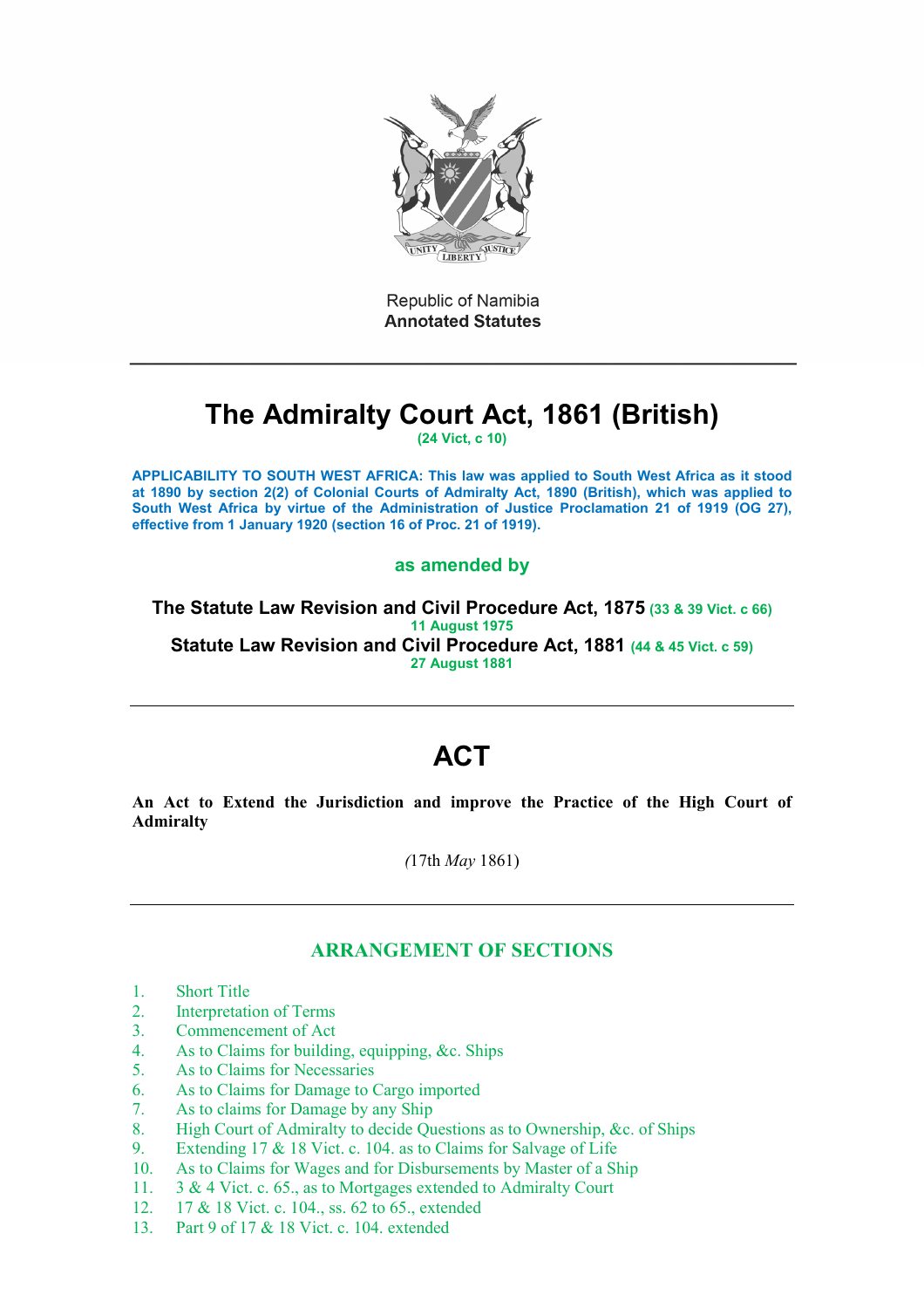- 14. **[deleted]**
- 15. **[deleted]**
- 16. As to Claims to Goods taken in Execution
- 17. **[deleted]**
- 18. Party in Admiralty Court may apply for Order for Inspection 19. **Ideleted**
- 19. **[deleted]**
- 20. **[deleted]**
- 21. Service of Subpoena out of England and Wales<br>22. **Ideleted1**
- 22. **[deleted]**
- 23. Judge and Registrar to have same Power as to Arbitration as Judges and Masters at Common Law
- 24. 17 & 18 Vict. c. 104. s. 15. Extended to Registrar of Court<br>25. Powers of Registrar and of Deputy or Assistant Registrar
- Powers of Registrar and of Deputy or Assistant Registrar
- 26. False Oath or Affirmation deemed Perjury
- 27. Appointment of Registrar, &c.
- 28. Appointment of Examiners
- 29. **[deleted]**
- 30. Proctor may act as Agent of Solicitors
- 31. **[deleted]**
- 32. **[deleted]**
- Bail given in the Court of Admiralty good in the Court of Appeal
- 34. As to the hearing of Causes and Cross Causes
- 35. Jurisdiction of the Court

WHEREAS it is expedient to extend the Jurisdiction and improve the Practice of the High Court of Admiralty of *England*: Be it therefore enacted by the Queen's most Excellent Majesty, by and with the Advice and Consent of the Lords Spiritual and Temporal, and Commons, in this present Parliament assembled, and by the Authority of the same, as follows:

#### **Short Title**

**1.** This Act may be cited for all Purposes as "The Admiralty Court Act, 1861".

#### **Interpretation of Terms**

**2.** In the Interpretation and for the Purposes of this Act (if not inconsistent with the Context or Subject) the following Terms shall have the respective Meanings herein-after assigned to them; that is to say,

"Ship" shall include any Description of Vessel used in Navigation not propelled by Oars:

"Cause" shall include any Cause, Suit, Action, or other Proceeding in the Court of Admiralty.

#### **Commencement of Act**

**3.** This Act shall come into operation on the First Day of *June* One thousand eight hundred and sixty-one.

#### **As to Claims for building, equipping, &c. Ships**

**4.** The High Court of Admiralty shall have Jurisdiction over any Claim for the building, equipping, or repairing of any Ship, if at the Time of the Institution of the Cause the Ship or the Proceeds thereof are under Arrest of the Court.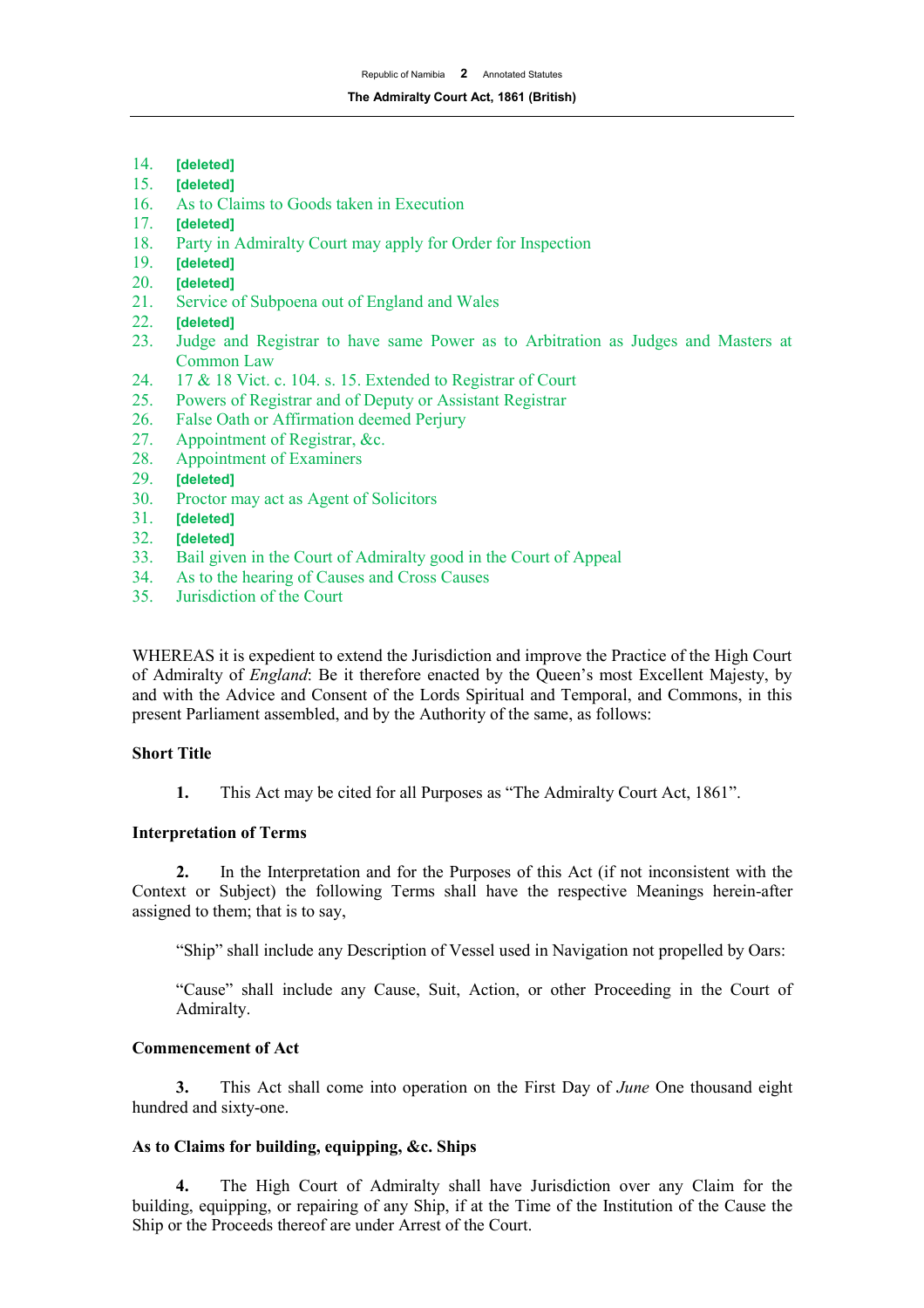#### **As to Claims for Necessaries**

**5.** The High Court of Admiralty shall have Jurisdiction over any Claim for Necessaries supplied to any Ship elsewhere than in the Port to which the Ship belongs, unless it is shown to the Satisfaction of the Court that at the Time of the Institution of the Cause any Owner or Part Owner of the ship is domiciled in *England* or *Wales*: Provided always, that if in any such Cause the Plaintiff do not recover Twenty Pounds, he shall not be entitled to any Costs, Charges, or Expenses incurred by him therein, unless the Judge shall certify that the Cause was a fit one to be tried in the said Court.

#### **[Twenty pounds is equivalent to N\$40.]**

#### **As to Claims for Damage to Cargo imported**

**6.** The High Court of Admiralty shall have Jurisdiction over any Claim by the Owner or Consignee or Assignee of any Bill of Lading of any Goods carried into any Port in *England* or *Wales* in any Ship, for Damage done to the Goods or any Part thereof by the Negligence or Misconduct of or for any Breach of Duty or Breach of Contract on the Part of the Owner, Master, or Crew of the Ship, unless it is shown to the Satisfaction of the Court that at the Time of the Institution of the Cause any Owner or Part Owner of the Ship is domiciled in *England* or *Wales*: Provided always, that if any such Cause the Plaintiff do not recover Twenty Pounds, he shall not be entitled to any Costs, Charges, or Expenses incurred by him therein, unless the Judge shall certify that the Cause was a fit one to be tried in the said Court.

#### **[Twenty pounds is equivalent to N\$40.]**

#### **As to Claims for Damage by any Ship**

**7.** The High Court of Admiralty shall have Jurisdiction over any Claim for Damage done by any Ship.

#### **High Court of Admiralty to decide Questions as to Ownership, &c. of Ships**

**8.** The High Court of Admiralty shall have Jurisdiction to decide all Questions arising between the Co-owners, or any of them, touching the Ownership, Possession, Employment, and Earnings of any Ship registered at any Port in *England* or *Wales*, or any Share thereof, and may settle all Accounts outstanding and unsettled between the Parties in relation thereto, and may direct the said Ship or any Share thereof to be sold, and may make such Order in the Premises as to it shall seem fit.

#### **Extending 17 & 18 Vict. c. 104. as to Claims for Salvage of Life**

**9.** All the Provisions of "The Merchant Shipping Act, 1854," in regard to Salvage of Life from any Ship or Boat within the Limits of the United Kingdom, shall be extended to the Salvage of Life from any *British* Ship or Boat, wheresoever the Services may have been rendered, and from any Foreign Ship or Boat, where the Services have been rendered either wholly or in part in *British* Waters.

#### **As to Claims for Wages and for Disbursements by Master of a Ship**

**10.** The High Court of Admiralty shall have Jurisdiction over any Claim by a Seaman of any Ship for Wages earned by him on board the Ship, whether the same be due under a special Contract or otherwise, and also over any Claim by the Master of any Ship for Wages earned by him on board the Ship, and for Disbursements made by him on account of the Ship: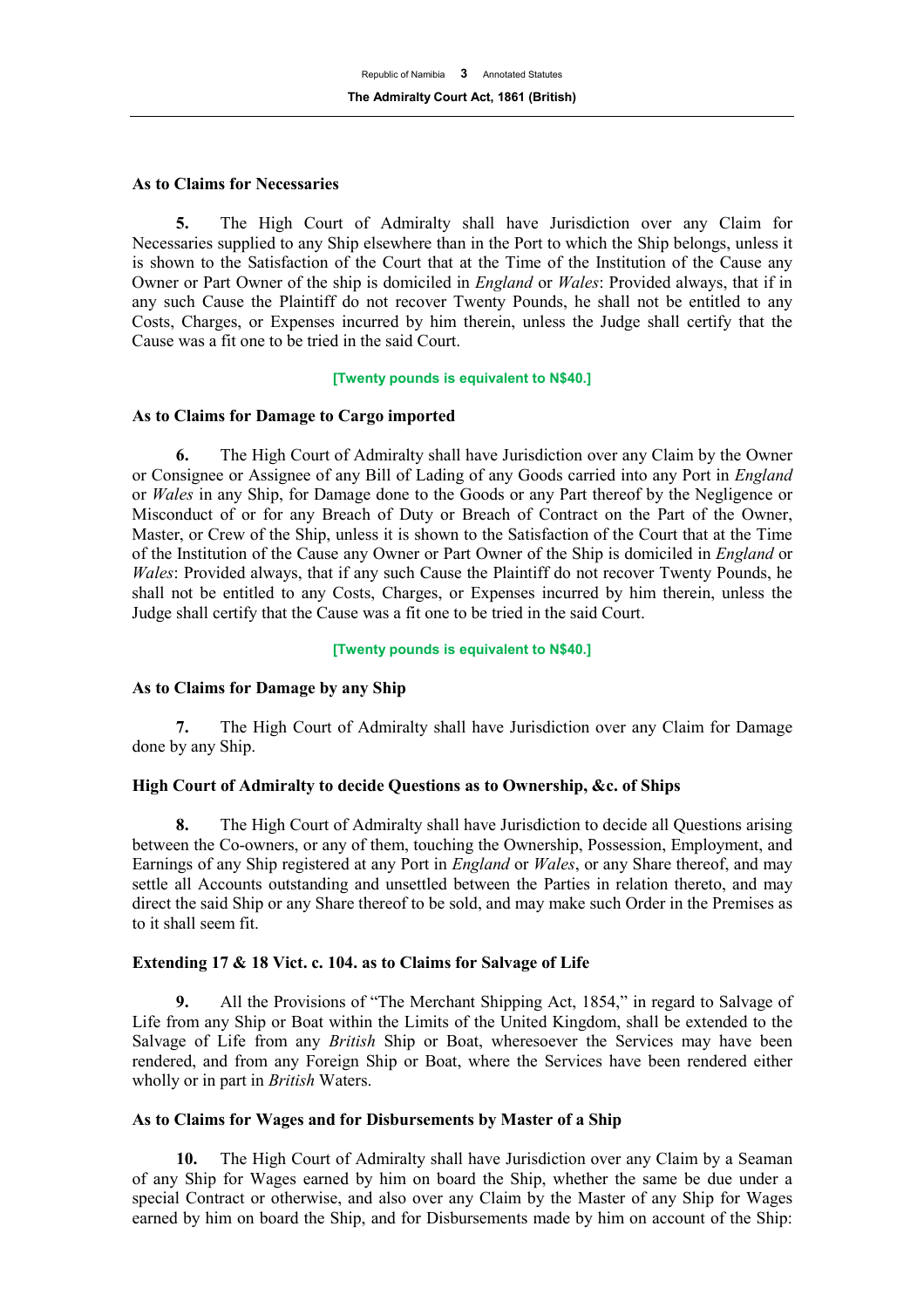Provided always, that if in any such Cause the Plaintiff do not recover Fifty Pounds, he shall not be entitled to any Costs, Charges, or Expenses incurred by him therein, unless the Judge shall Certify that the cause was a fit one to be tried in the said Court.

#### **[Fifty pounds is equivalent to N\$100.]**

#### **3 & 4 Vict. c. 65. as to Mortgages extended to Admiralty Court**

**11.** The High Court of Admiralty shall have Jurisdiction over any Claim in respect of any Mortgage duly registered according to the Provisions of "The Merchant Shipping Act, 1854," whether the Ship or the Proceeds thereof be under Arrest of the said Court or not.

#### **17 & 18 Vict. c. 104., ss. 62 to 65., extended**

**12.** The High Court of Admiralty shall have the same Powers over any *British* ship, or any Share therein, as are conferred upon the High Court of Chancery in *England* by the Sixtysecond, Sixty-third, Sixty-fourth and Sixty-fifth sections of "The Merchant Shipping Act, 1854."

#### **Part 9 of 17 & 18 Vict. c. 104 extended**

**13.** Whenever any Ship or Vessel, or the Proceeds thereof, are under Arrest of the High Court of Admiralty, the said Court shall have the same Powers as are conferred upon the High Court of Chancery in *England* by the Ninth part of "The Merchant Shipping Act, 1854."

**\*\*\*** 

**14.**

#### **[section 14 deleted by the Statute Law Revision and Civil Procedure Act, 1881]**

**\*\*\*** 

**15.**

#### **[section 15 deleted by the Statute Law Revision and Civil Procedure Act, 1881]**

#### **As to Claims to Goods taken in Execution**

**16.** If any Claim shall be made to any Goods or Chattels taken in Execution under any Process of the High Court of Admiralty, or in respect of the Seizure thereof, or any Act or Matter connected therewith, or in respect of the Proceeds or Value of any such Goods or Chattels, by any Landlord for Rent, or by any Person not being the Party against whom the Process has issued, the Registrar of the said Court may, upon Application of the Officer charged with the Execution of the Process, whether before or after any Action brought against such Officer, issue a Summons calling before the said Court both the Party issuing such Process and the Party making the Claim; and thereupon any Action which shall have been brought in any of Her Majesty's Superior Courts of Record, or in any local or inferior Court, in respect of such Claim, Seizure, Act, or Matter as aforesaid, shall be stayed; and the Court in which such Action shall have been brought, or any Judge thereof, on Proof of the Issue of such Summons, and that the Goods and Chattels were so taken in Execution, may order the Party bringing the Action to pay the Costs of all Proceedings had upon the Action after Issue of the Summons out of the said Admiralty Court; and the Judge of the said Admiralty Court shall adjudicate upon the Claim, and make such Order between the Parties in respect thereof and of the Costs of the Proceedings, as to him shall seem fit; and such Order shall be enforced in like Manner as any Order made in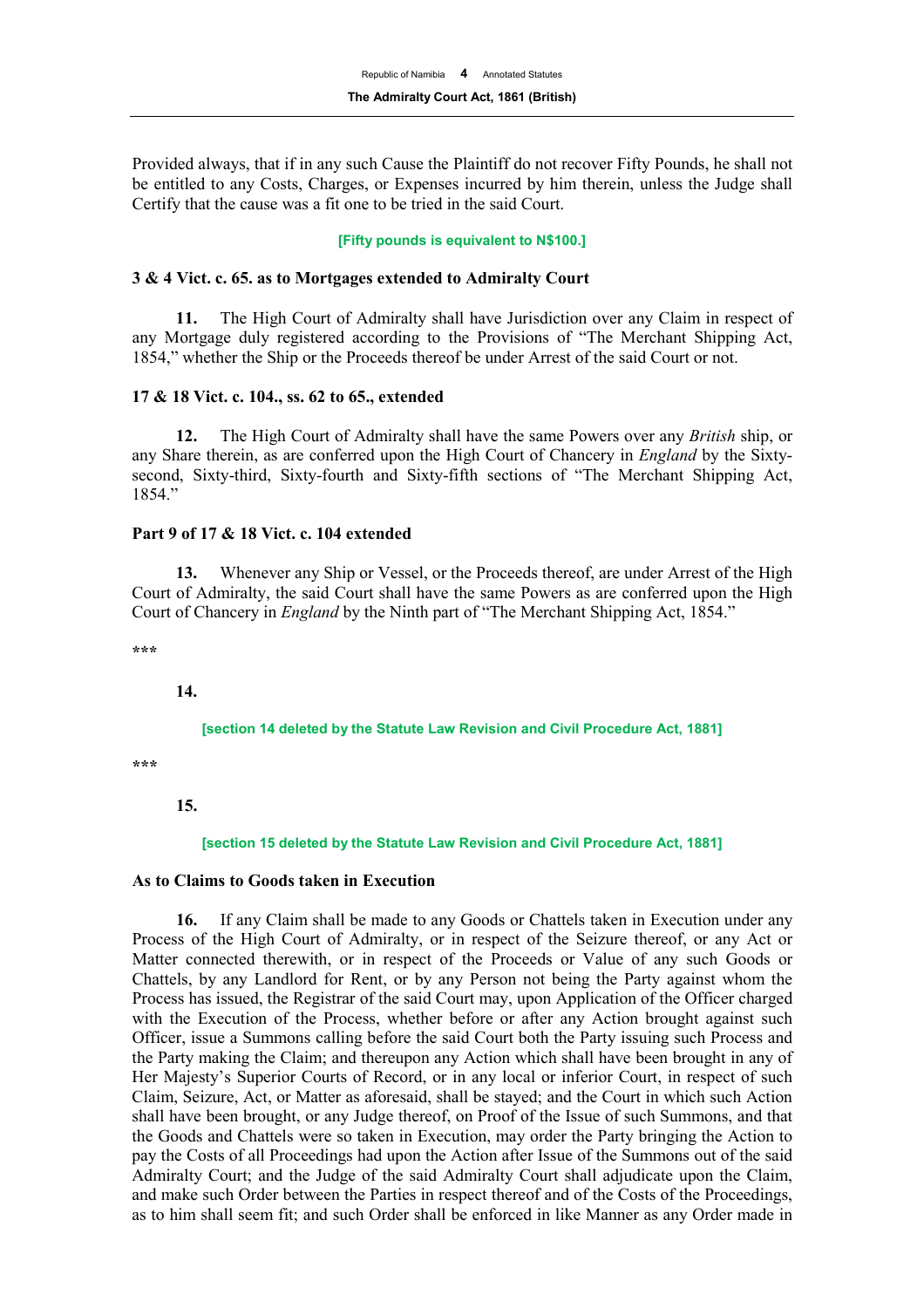any Suit brought in the said Court. Where any such Claim shall be made as aforesaid, the Claimant may deposit with the Officer charged with the Execution of the Process either the Amount or Value of the Goods claimed, the Value to be fixed by Appraisement in case of Dispute, to be by the Officer paid into Court to abide the Decision of the Judge upon the Claim, or the Sum which the Officer shall be allowed to charge as Costs for keeping Possession of the Goods until such Decision can be obtained; and in default of the Claimant so doing the Officer may sell the Goods as if no such Claim had been made, and shall pay into Court the Proceeds of the Sale, to abide the Decision of the Judge.

**\*\*\***

#### **17.**

#### **[section 17 deleted by the Statute Law Revision and Civil Procedure Act, 1881]**

#### **Party in Admiralty Court may apply for Order for Inspection**

**18.** Any Party in a Cause in the High Court of Admiralty shall be at liberty to apply to the said Court for an Order for the Inspection by the Trinity Masters or others appointed for the Trial of the said Cause, or by the Party himself or his Witnesses, of any Ship or other Personal or Real Property, the Inspection of which may be material to the Issue of the Cause, and the Court may make such Order in respect of the Costs arising thereout as to it shall seem fit.

**\*\*\*** 

**19.**

#### **[section 19 deleted by the Statute Law Revision and Civil Procedure Act, 1881]**

**\*\*\***

**20.**

#### **[section 20 deleted by the Statute Law Revision and Civil Procedure Act, 1881]**

#### **Service of Subpoena out of England and Wales**

**21.** The Service in any part of *Great Britain* or *Ireland* of any Writ of Subpoena ad testificandum or Subpoena duces tecum, issued under seal of the High Court of Admiralty, shall be as effectual as if the same had been served in *England* or *Wales*.

**\*\*\***

**22.**

#### **[section 22 deleted by the Statute Law Revision and Civil Procedure Act, 1881]**

#### **Judge and Registrar to have same Power as to Arbitration as Judges and Masters at Common Law**

**23.** All the Powers possessed by any of the Superior Courts of Common Law or any Judge thereof, under the Common Law Procedure Act, 1854, and otherwise, with regard to References to Arbitration, Proceedings thereon, and the enforcing of Awards of Arbitrators, shall be possessed by the Judge of the High Court of Admiralty in all Causes and Matters depending in the said Court, and the Registrar of the said Court of Admiralty shall possess as to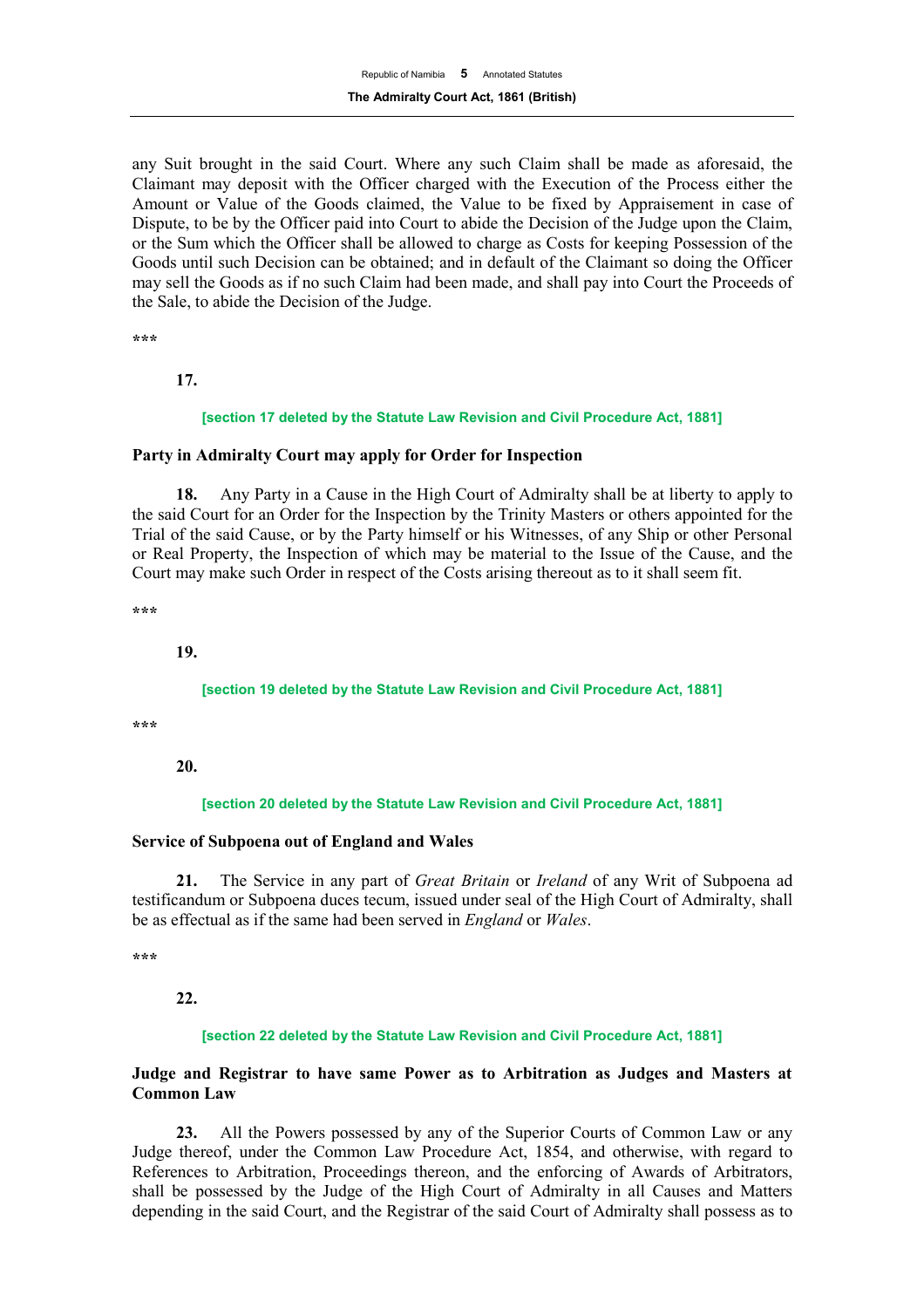such Matters the same Powers as are possessed by the Masters of the said Superior Courts of Common Law in relation thereto.

#### **17 & 18 Vict. c. 104. s. 15. extended to Registrar of Court**

**24.** The Registrar of the High Court of Admiralty shall have the same Powers under the Fifteenth Section of the Merchant Shipping Act, 1854, as are by the said Section conferred on the Masters of Her Majesty's Court of Queen's Bench in *England* and *Ireland*.

#### **Powers of Registrar and of Deputy or Assistant Registrar**

**25.** The Registrar of the High Court of Admiralty may exercise, with reference to Causes and Matters in the said Court, the same Powers as any Surrogate of the Judge of the said Court sitting in Chambers might or could have heretofore lawfully exercised; and all Powers and Authorities by this or any other Act conferred upon or vested in the Registrar of the said High Court of Admiralty may be exercised by any Deputy or Assistant Registrar of the said Court.

#### **False Oath or Affirmation deemed Perjury**

**26.** The Registrar of the said Court of Admiralty shall have Power to administer Oaths in relation to any Cause or Matter depending in the said Court; and any Person who shall wilfully depose or affirm falsely in any Proceeding before the Registrar or before any Deputy or Assistant Registrar of the said Court, or before any Person authorized to administer Oaths in the said Court, shall be deemed to be guilty of Perjury, and shall be liable to all the Pains and Penalties attaching to wilful and corrupt Perjury.

#### **Appointment of Registrar, &c.**

**27.** Any Advocate, Barrister-at-Law, Proctor, Attorney, or Solicitor of Ten Years Standing may be appointed Registrar or Assistant or Deputy Registrar of the said Court.

#### **Appointment of Examiners**

**28.** Any Advocate, Barrister-at-Law, Proctor, Attorney, or Solicitor may be appointed an examiner of the High Court of Admiralty.

**\*\*\*** 

**29.**

#### **[section 29 deleted by The Statute Law Revision and Civil Procedure Act, 1875]**

#### **Proctor may act as Agent of Solicitors**

**30.** Any Proctor of the High Court of Admiralty may act as Agent of any Attorney or Solicitor, and allow him to participate in the Profits of and incident to any Cause or Matter depending in or connected with the said Court.

**[section 30 amended by The Statute Law Revision and Civil Procedure Act, 1875]**

**\*\*\*** 

**31.**